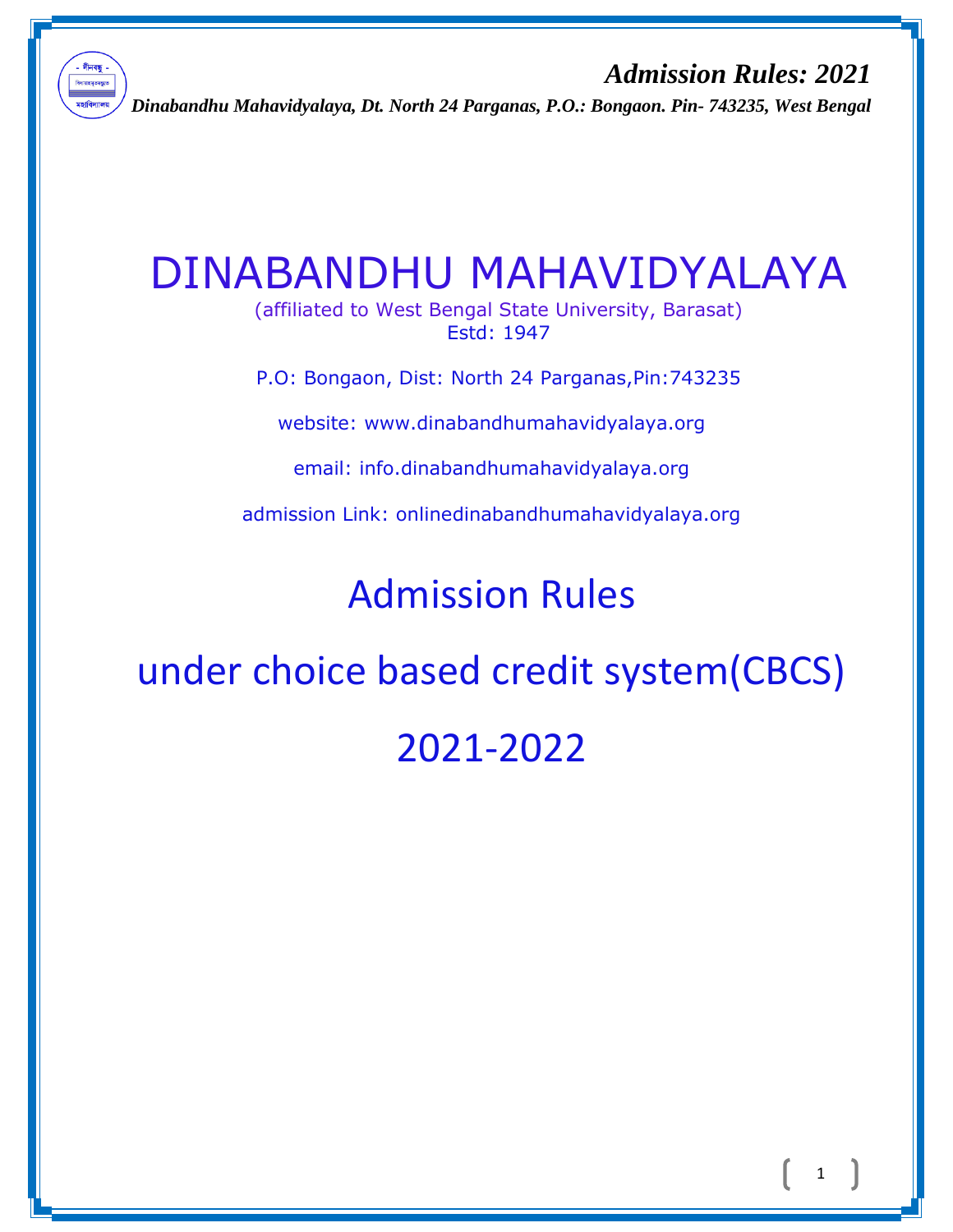

*Dinabandhu Mahavidyalaya, Dt. North 24 Parganas, P.O.: Bongaon. Pin- 743235, West Bengal*

| Stream      | Category       | Duration |
|-------------|----------------|----------|
| <b>B.A.</b> | Honours        | 3 years  |
| <b>B.A.</b> | General        | 3 years  |
| B.Sc.       | <b>Honours</b> | 3 years  |
| B.Sc.       | General        | 3 years  |
| B.Com.      | <b>Honours</b> | 3 years  |
| B.Com.      | General        | 3 years  |
|             |                |          |

1. Courses offered at Dinabandhu Mahavidyalaya:

2. Subjects offered by the college in B.A., B.Sc., B.Com Honours Courses :

| B.A(Honours)                     | B.Sc.(Honours)               | B.Com.(Honours)     |
|----------------------------------|------------------------------|---------------------|
| $\mathbf{i}$<br>Bengali          | Anthropology<br>$\mathbf{i}$ | i)Accountancy(FACA) |
| $\ddot{\textbf{i}}$<br>Education | $\rm ii)$<br><b>Botany</b>   |                     |
| iii)<br>English                  | iii)Chemistry                |                     |
| iv)<br><b>History</b>            | iv)Computer Science          |                     |
| <b>Political Science</b><br>V)   | v)Economics                  |                     |
| $\rm vi)$<br>Philosophy          | vi)Geography                 |                     |
| vii)<br>Sanskrit                 | vii)Mathematics              |                     |
|                                  | viii)<br><b>Physics</b>      |                     |
|                                  | ix)<br>Zoology               |                     |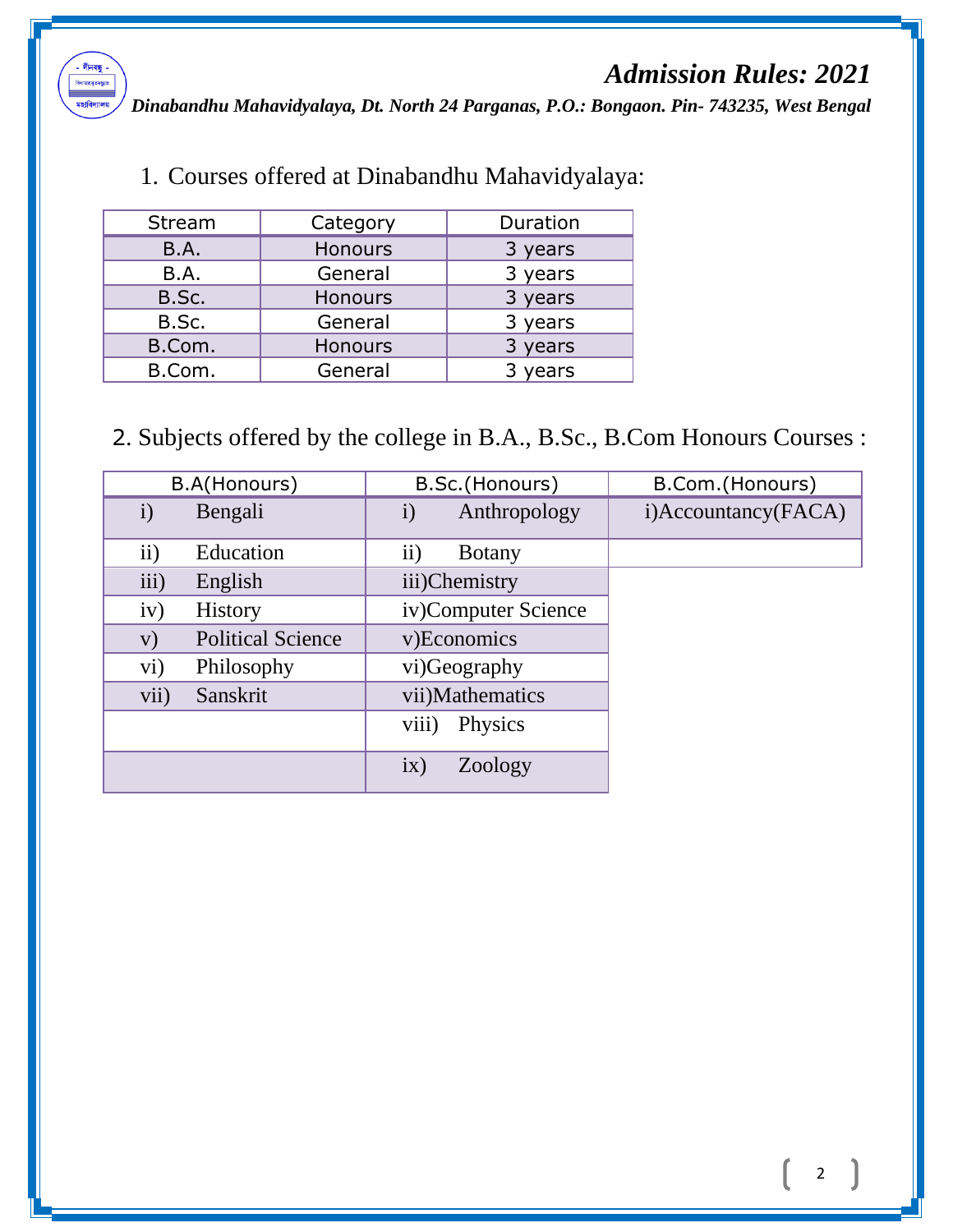

*Dinabandhu Mahavidyalaya, Dt. North 24 Parganas, P.O.: Bongaon. Pin- 743235, West Bengal*

# 3. Subject Combinations for Honours Courses under CBCS

#### **A.STREAM : B.A. HONOURS ( SEMESTER I and II)**

| $S1$ .<br>No   | Generic Elective<br>Core Subject                                                                                             |                                                                                                                      | Generic Elective                                                                                                                     | <b>Ability Enhancement</b><br>Courses               |                                     |
|----------------|------------------------------------------------------------------------------------------------------------------------------|----------------------------------------------------------------------------------------------------------------------|--------------------------------------------------------------------------------------------------------------------------------------|-----------------------------------------------------|-------------------------------------|
|                | Sem-I: $C1+C2$<br>$(Credit=6+6)$<br>Sem-II: C3+C4<br>$(Credit=6+6)$<br>75 marks(each)<br>$(written = 50$<br>internal= $25$ ) | GE1<br>(First Discipline)<br>(Sem-I and Sem-II)<br>Credit=6<br>75 marks(each)<br>$(written = 50$<br>$internal = 25)$ | GE <sub>2</sub><br>(Second Discipline)<br>(Sem-III and Sem-IV)<br>$Credit = 6$<br>75 marks(each)<br>$(written = 50)$<br>internal=25) | <b>AECC</b><br>$Credit=2$<br>25 marks               | Semester-I=20<br>Semester -II=20    |
| $\mathbf{1}$   | Bengali                                                                                                                      | History                                                                                                              | Philosophy                                                                                                                           | Sem I: Environmental Science<br>Sem II: English/MIL | Semester-I=20<br>Semester-II=20     |
| $\overline{2}$ | Bengali                                                                                                                      | Sanskrit                                                                                                             | <b>Political Science</b>                                                                                                             | Sem I: Environmental Science<br>Sem II: English/MIL | Semester-I=20<br>Semester -II=20    |
| 3              | Education                                                                                                                    | Philosophy                                                                                                           | <b>Political Science</b>                                                                                                             | Sem I: Environmental Science<br>Sem II: English/MIL | Semester-I=20<br>Semester-II=20     |
| $\overline{4}$ | Education                                                                                                                    | Philosophy                                                                                                           | Bengali                                                                                                                              | Sem I: Environmental Science<br>Sem II: English/MIL | Semester-I=20<br>Semester -II=20    |
| 5              | Education                                                                                                                    | Philosophy                                                                                                           | Sanskrit                                                                                                                             | Sem I: Environmental Science<br>Sem II: English/MIL | Semester-I=20<br>Semester-II=20     |
| 6              | English                                                                                                                      | <b>Political Science</b>                                                                                             | Philosophy                                                                                                                           | Sem I: Environmental Science<br>Sem II: English/MIL | Semester- $I=20$<br>Semester -II=20 |
| 7              | English                                                                                                                      | Bengali                                                                                                              | Philosophy                                                                                                                           | Sem I: Environmental Science<br>Sem II: English/MIL | Semester-I=20<br>Semester-II=20     |
| 8              | History                                                                                                                      | <b>Political Science</b>                                                                                             | Education                                                                                                                            | Sem I: Environmental Science<br>Sem II: English/MIL | Semester-I=20<br>Semester -II=20    |
| 9              | History                                                                                                                      | Bengali                                                                                                              | Philosophy                                                                                                                           | Sem I: Environmental Science<br>Sem II: English/MIL | Semester-I=20<br>Semester -II=20    |
| 10             | History                                                                                                                      | Geography                                                                                                            | <b>Political Science</b>                                                                                                             | Sem I: Environmental Science<br>Sem II: English/MIL | Semester-I=20<br>Semester -II=20    |
| 11             | Political Science                                                                                                            | History                                                                                                              | Philosophy                                                                                                                           | Sem I: Environmental Science<br>Sem II: English/MIL | Semester-I=20<br>Semester-II=20     |
| 12             | <b>Political Science</b>                                                                                                     | History                                                                                                              | Sanskrit                                                                                                                             | Sem I: Environmental Science<br>Sem II: English/MIL | Semester- $I=20$<br>Semester -II=20 |
| 13             | Philosophy                                                                                                                   | <b>History</b>                                                                                                       | Bengali                                                                                                                              | Sem I: Environmental Science<br>Sem II: English/MIL | Semester-I=20<br>Semester -II=20    |
| 14             | Philosophy                                                                                                                   | Sanskrit                                                                                                             | English                                                                                                                              | Sem I: Environmental Science<br>Sem II: English/MIL | Semester-I=20<br>Semester -II=20    |
| 15             | Sanskrit                                                                                                                     | Bengali                                                                                                              | <b>History</b>                                                                                                                       | Sem I: Environmental Science<br>Sem II: English/MIL | Semester-I=20<br>Semester -II=20    |
| 16             | Sanskrit                                                                                                                     | <b>Political Science</b>                                                                                             | Economics                                                                                                                            | Sem I: Environmental Science<br>Sem II: English/MIL | Semester-I=20<br>Semester -II=20    |

3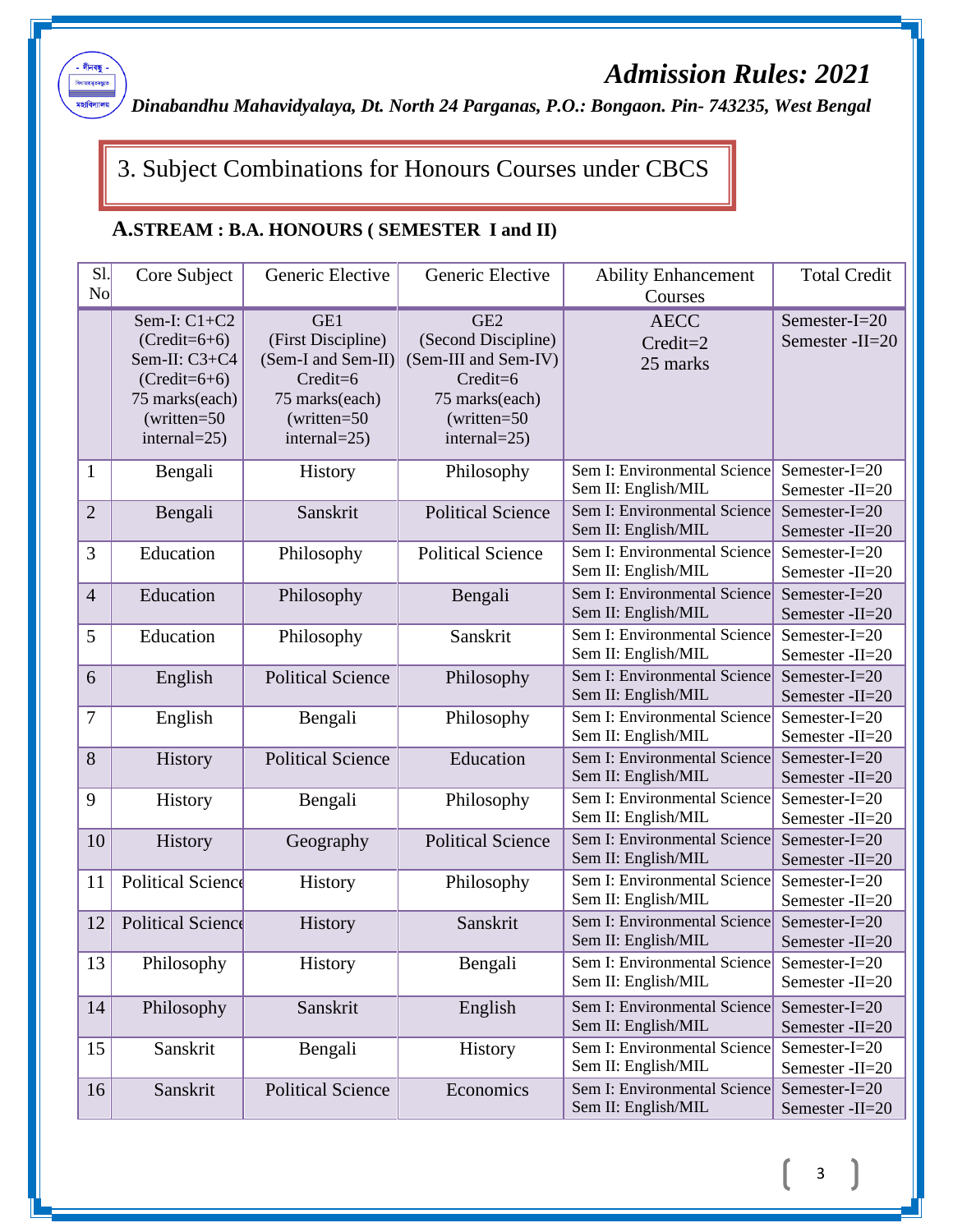*Dinabandhu Mahavidyalaya, Dt. North 24 Parganas, P.O.: Bongaon. Pin- 743235, West Bengal*

| $\overline{ }$<br>$\mathbf{I}$ | 'SKITE | ה לר | t10n | Sem.<br>: Environmental Sciencel | Semester- $I=20$     |
|--------------------------------|--------|------|------|----------------------------------|----------------------|
|                                |        |      |      | Sem II: English/MIL              | -II=20<br>. Semester |
|                                |        |      |      |                                  |                      |

#### **B. STREAM : B.Sc. HONOURS ( SEMESTER I and II)**

. <mark>দীনবন্ধু</mark> বিদ্যয়াহমৃতমন্ত্ৰুতে মহাবিদ্যালয়

| Sl.<br>No      | Core Subject                                                                                                                                                       | Generic Elective                                                                                                                                           |                                                                                                                                                                           | <b>Ability Enhancement</b><br>Courses               | <b>Total Credit</b>                 |
|----------------|--------------------------------------------------------------------------------------------------------------------------------------------------------------------|------------------------------------------------------------------------------------------------------------------------------------------------------------|---------------------------------------------------------------------------------------------------------------------------------------------------------------------------|-----------------------------------------------------|-------------------------------------|
|                | Sem-I: $C1+C2$<br>$(Credit=6+6)$<br>Sem-II: C3+C4<br>$(Credit=6+6)$<br>(4 for theory,<br>2 for practical)<br>75 marks(each)<br>$(written = 50$<br>internal= $25$ ) | GE1<br>(First Discipline)<br>(Sem-I and Sem-II)<br>Credit=6<br>(4 for theory,<br>2 for practical)<br>75 marks(each)<br>$(written = 50$<br>internal= $25$ ) | GE <sub>2</sub><br>(Second Discipline)<br>(Sem-III and Sem-IV)<br>$Credit = 6$<br>(4 for theory,<br>2 for practical)<br>75 marks(each)<br>$(written = 50$<br>internal=25) | <b>AECC</b><br>Credit=2<br>25 marks                 | Semester-I=20<br>Semester -II=20    |
| $\mathbf{1}$   | Anthropology                                                                                                                                                       | Zoology                                                                                                                                                    | <b>Botany</b>                                                                                                                                                             | Sem I: Environmental Science<br>Sem II: English/MIL | Semester-I=20<br>Semester -II=20    |
| $\overline{2}$ | Anthropology                                                                                                                                                       | Zoology                                                                                                                                                    | Chemistry                                                                                                                                                                 | Sem I: Environmental Science<br>Sem II: English/MIL | Semester-I=20<br>Semester -II=20    |
| 3              | <b>Botany</b>                                                                                                                                                      | Zoology                                                                                                                                                    | Anthropology                                                                                                                                                              | Sem I: Environmental Science<br>Sem II: English/MIL | Semester-I=20<br>Semester -II=20    |
| $\overline{4}$ | <b>Botany</b>                                                                                                                                                      | Zoology                                                                                                                                                    | Chemistry                                                                                                                                                                 | Sem I: Environmental Science<br>Sem II: English/MIL | Semester- $I=20$<br>Semester -II=20 |
| 5              | Zoology                                                                                                                                                            | <b>Botany</b>                                                                                                                                              | Anthropology                                                                                                                                                              | Sem I: Environmental Science<br>Sem II: English/MIL | Semester- $I=20$<br>Semester -II=20 |
| 6              | Zoology                                                                                                                                                            | <b>Botany</b>                                                                                                                                              | Chemistry                                                                                                                                                                 | Sem I: Environmental Science<br>Sem II: English/MIL | Semester-I=20<br>Semester -II=20    |
| $\tau$         | Chemistry                                                                                                                                                          | Mathematics                                                                                                                                                | Physics                                                                                                                                                                   | Sem I: Environmental Science<br>Sem II: English/MIL | Semester-I=20<br>Semester -II=20    |
| 8              | Economics                                                                                                                                                          | Mathematics                                                                                                                                                | Physics                                                                                                                                                                   | Sem I: Environmental Science<br>Sem II: English/MIL | Semester-I=20<br>Semester -II=20    |
| 9              | Economics                                                                                                                                                          | Mathematics                                                                                                                                                | Political science                                                                                                                                                         | Sem I: Environmental Science<br>Sem II: English/MIL | Semester-I=20<br>Semester -II=20    |
| 10             | Economics                                                                                                                                                          | Mathematics                                                                                                                                                | <b>Computer Science</b>                                                                                                                                                   | Sem I: Environmental Science<br>Sem II: English/MIL | Semester-I=20<br>Semester -II=20    |
| 11             | Geography                                                                                                                                                          | <b>Political Science</b>                                                                                                                                   | Economics                                                                                                                                                                 | Sem I: Environmental Science<br>Sem II: English/MIL | Semester-I=20<br>Semester -II=20    |
| 12             | Geography                                                                                                                                                          | <b>Political Science</b>                                                                                                                                   | Anthropology                                                                                                                                                              | Sem I: Environmental Science<br>Sem II: English/MIL | Semester-I=20<br>Semester -II=20    |
| 13             | Geography                                                                                                                                                          | Mathematics                                                                                                                                                | <b>Computer Science</b>                                                                                                                                                   | Sem I: Environmental Science<br>Sem II: English/MIL | Semester-I=20<br>Semester -II=20    |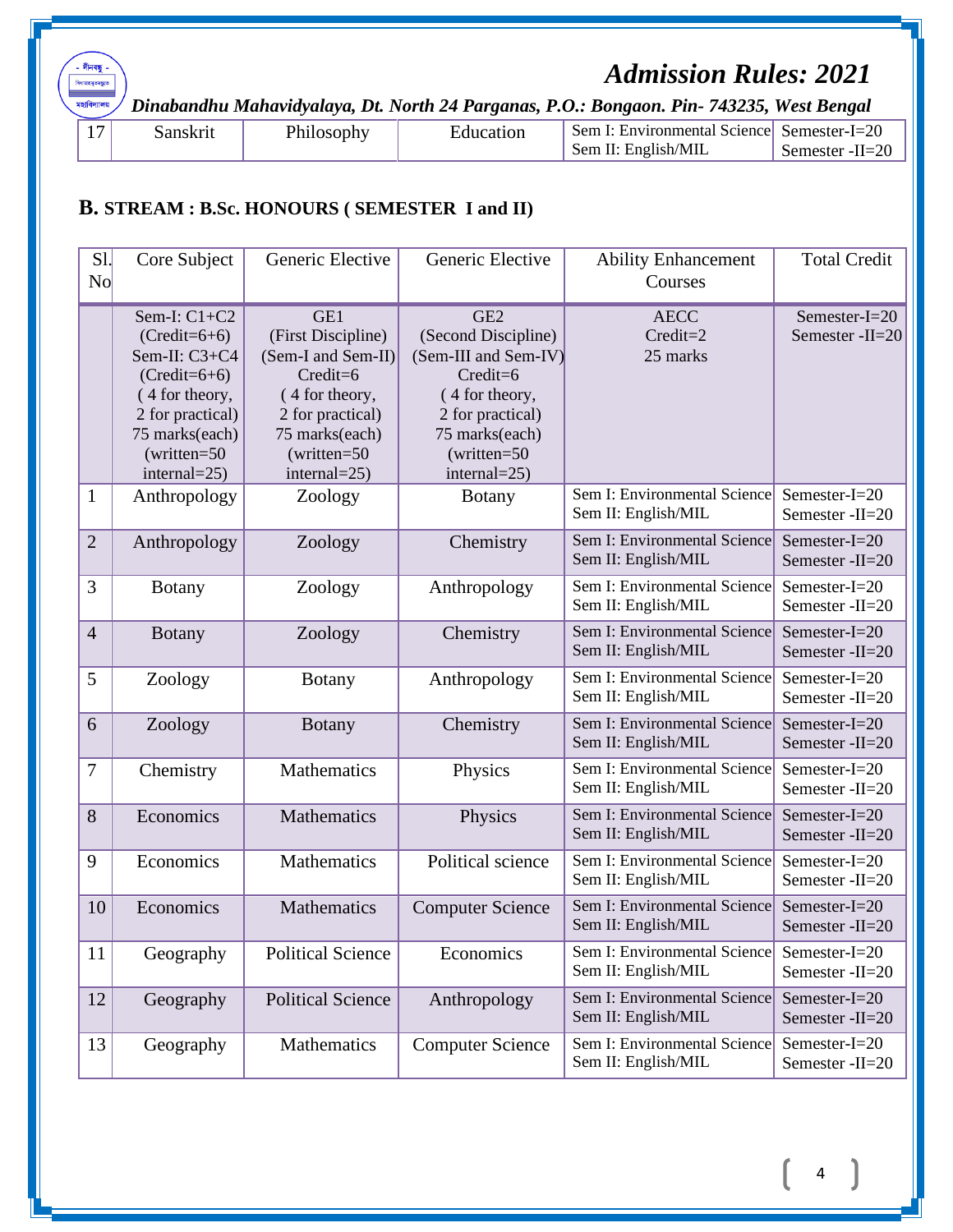| দীনবন্ধু<br>বিদ্যয়াহমুতমশ্ৰুতে<br>মহাবিদ্যালয় |                     |                    |                         | <b>Admission Rules: 2021</b><br>Dinabandhu Mahavidyalaya, Dt. North 24 Parganas, P.O.: Bongaon. Pin-743235, West Bengal |                                         |
|-------------------------------------------------|---------------------|--------------------|-------------------------|-------------------------------------------------------------------------------------------------------------------------|-----------------------------------------|
| 14                                              | <b>Mathematics</b>  | Physics            | Chemistry               | Sem I: Environmental Science<br>Sem II: English/MIL                                                                     | Semester- $I=20$<br>Semester $-II=20$   |
| 15                                              | <b>Mathematics</b>  | Physics            | <b>Computer Science</b> | Sem I: Environmental Science<br>Sem II: English/MIL                                                                     | Semester- $I=20$<br>Semester $-II = 20$ |
| 16                                              | <b>Mathematics</b>  | Economics          | <b>Computer Science</b> | Sem I: Environmental Science<br>Sem II: English/MIL                                                                     | $Semester-I=20$<br>Semester $-II=20$    |
| 17                                              | Physics             | <b>Mathematics</b> | Chemistry               | Sem I: Environmental Science<br>Sem II: English/MIL                                                                     | Semester- $I=20$<br>Semester $-II = 20$ |
| 18                                              | Physics             | <b>Mathematics</b> | <b>Computer Science</b> | Sem I: Environmental Science<br>Sem II: English/MIL                                                                     | Semester- $I=20$<br>Semester $-II = 20$ |
| 19                                              | Computer<br>Science | <b>Mathematics</b> | Physics                 | Sem I: Environmental Sciencel<br>Sem II: English/MIL                                                                    | Semester- $I=20$<br>Semester -II=20     |

### **C. STREAM : B.A. GENERAL( SEMESTER I and II)**

| Sl.            |                                                                                                           | Core Subject                                                                                                  |                                                                                                      | Ability                                                           |                                      | General                                                                                       |
|----------------|-----------------------------------------------------------------------------------------------------------|---------------------------------------------------------------------------------------------------------------|------------------------------------------------------------------------------------------------------|-------------------------------------------------------------------|--------------------------------------|-----------------------------------------------------------------------------------------------|
| No.            | DSC <sub>1</sub><br>(Sem-I,II,III,IV)<br>Credit=6 each<br>75 marks<br>$(written = 50$<br>internal= $25$ ) | DSC <sub>2</sub><br>$(Sem-I, II, III, IV)$<br>Credit=6 each<br>75 marks<br>$(written = 50$<br>$internal = 25$ | DSC <sub>3</sub><br>$(Sem-I,II)$<br>Credit=6 each<br>75 marks<br>$(written = 50$<br>internal= $25$ ) | Enhancement<br>Courses<br><b>AECC</b><br>$Credit = 2$<br>25 marks | Total<br>Credit                      | Elective for<br>Semester-V<br>$\&$<br>Semester- VI<br>$(GE-1 & GE-2)$<br>Credit=6<br>75 marks |
| $\mathbf{1}$   | Bengali                                                                                                   | <b>History</b>                                                                                                | English                                                                                              | Sem I: Environmental Science<br>Sem II: English/MIL               | Semester-I=20<br>Semester-I=20       | Sanskrit                                                                                      |
| $\overline{2}$ | Bengali                                                                                                   | Philosophy                                                                                                    | English                                                                                              | Sem I: Environmental Science<br>Sem II: English/MIL               | Semester-I=20<br>Semester-I=20       | Sanskrit                                                                                      |
| 3              | Bengali                                                                                                   | Sanskrit                                                                                                      | English                                                                                              | Sem I: Environmental Science<br>Sem II: English/MIL               | Semester-I=20<br>Semester-I=20       | Philosophy                                                                                    |
| $\overline{4}$ | Bengali                                                                                                   | Sanskrit                                                                                                      | English                                                                                              | Sem I: Environmental Science<br>Sem II: English/MIL               | Semester- $I=20$<br>Semester- $I=20$ | History                                                                                       |
| 5              | Bengali                                                                                                   | Education                                                                                                     | English                                                                                              | Sem I: Environmental Science<br>Sem II: English/MIL               | Semester-I=20<br>Semester- $I=20$    | History                                                                                       |
| 6              | English                                                                                                   | Bengali                                                                                                       | English                                                                                              | Sem I: Environmental Science<br>Sem II: English/MIL               | Semester-I=20<br>Semester- $I=20$    | Education                                                                                     |
| 7              | Geography                                                                                                 | Education                                                                                                     | English                                                                                              | Sem I: Environmental Science<br>Sem II: English/MIL               | Semester-I=20<br>Semester-I=20       | History                                                                                       |
| 8              | History                                                                                                   | Political<br>science                                                                                          | English                                                                                              | Sem I: Environmental Science<br>Sem II: English/MIL               | Semester-I=20<br>Semester- $I=20$    | Philosophy                                                                                    |
| 9              | <b>History</b>                                                                                            | Philosophy                                                                                                    | English                                                                                              | Sem I: Environmental Science<br>Sem II: English/MIL               | Semester-I=20<br>Semester-I=20       | Political<br>science                                                                          |
| 10             | Philosophy                                                                                                | Physical<br>Education                                                                                         | English                                                                                              | Sem I: Environmental Science<br>Sem II: English/MIL               | Semester-I=20<br>Semester- $I=20$    | Political<br>science                                                                          |
| 11             | Sociology                                                                                                 | Political<br>Science                                                                                          | English                                                                                              | Sem I: Environmental Science<br>Sem II: English/MIL               | Semester-I=20<br>Semester-I=20       | Economics                                                                                     |

5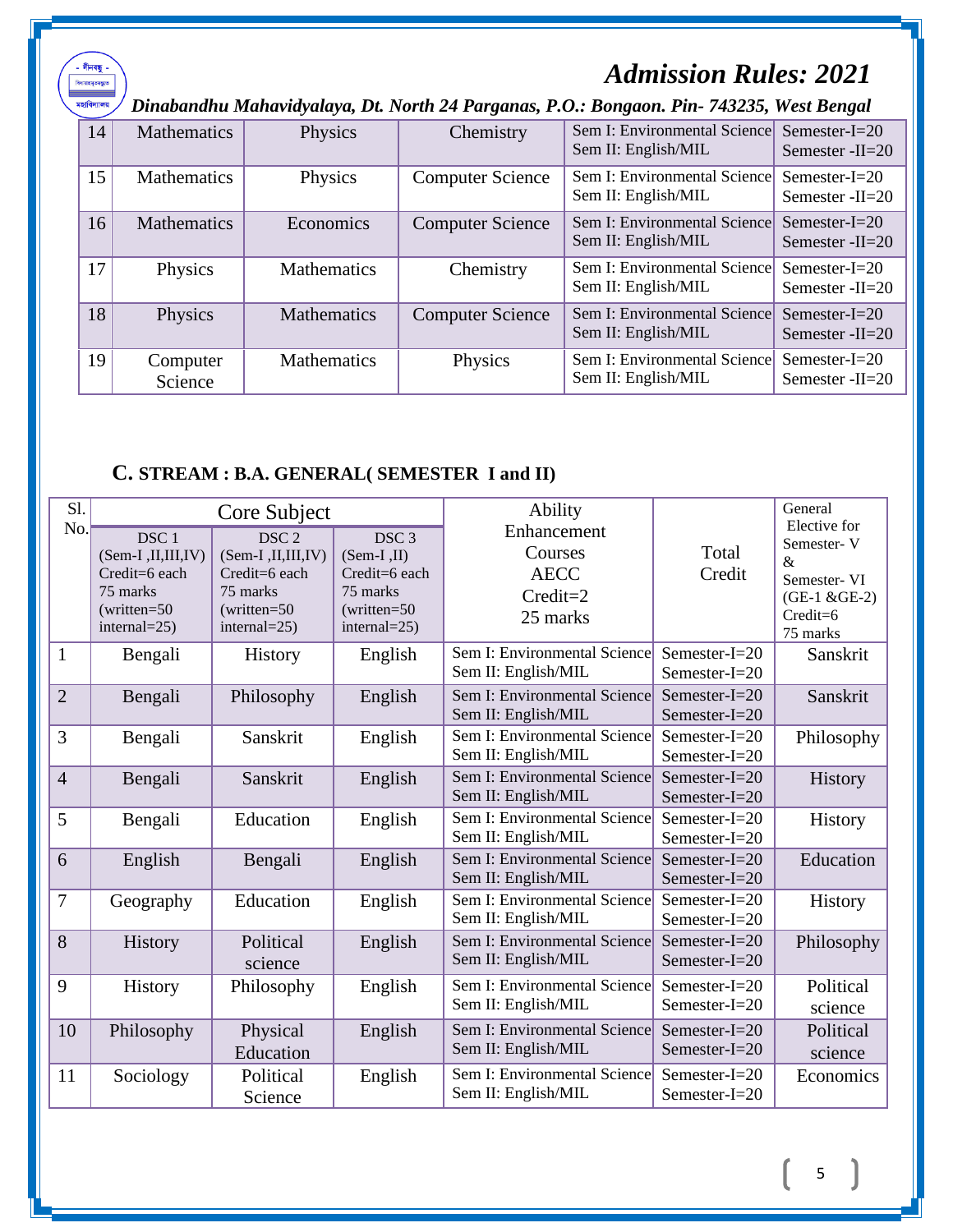| . नीनवकु<br><b>Admission Rules: 2021</b><br>বিদ্যয়াহমৃতমন্ত্ৰুতে<br>মহাবিদ্যালয়<br>Dinabandhu Mahavidyalaya, Dt. North 24 Parganas, P.O.: Bongaon. Pin- 743235, West Bengal |                       |                      |         |                                                                   |                                      |                      |  |  |  |
|-------------------------------------------------------------------------------------------------------------------------------------------------------------------------------|-----------------------|----------------------|---------|-------------------------------------------------------------------|--------------------------------------|----------------------|--|--|--|
| 12                                                                                                                                                                            | Physical<br>Education | Political<br>Science | English | Sem I: Environmental Science Semester-I=20<br>Sem II: English/MIL | Semester- $I=20$                     | Philosophy           |  |  |  |
| 13                                                                                                                                                                            | Physical<br>Education | <b>History</b>       | English | Sem I: Environmental Science<br>Sem II: English/MIL               | Semester- $I=20$<br>Semester- $I=20$ | Political<br>Science |  |  |  |
| 14                                                                                                                                                                            | Economics             | Sociology            | English | Sem I: Environmental Science<br>Sem II: English/MIL               | Semester- $I=20$<br>Semester- $I=20$ | Political<br>Science |  |  |  |
| 15                                                                                                                                                                            | Political<br>Science  | Philosophy           | English | Sem I: Environmental Science Semester-I=20<br>Sem II: English/MIL | Semester- $I=20$                     | <b>History</b>       |  |  |  |

### **D. STREAM : B.Sc. GENERAL( SEMESTER I and II)**

| SI.            |                                                                                                                                              | Core Subject                                                                                                                                 |                                                                                                                                              | Ability                                                           | Total                                |
|----------------|----------------------------------------------------------------------------------------------------------------------------------------------|----------------------------------------------------------------------------------------------------------------------------------------------|----------------------------------------------------------------------------------------------------------------------------------------------|-------------------------------------------------------------------|--------------------------------------|
| No.            | DSC <sub>1</sub><br>$(Sem-I, II, III, IV)$<br>Credit=6 each<br>(4 for theory,<br>2 for practical)<br>75 marks(written=50<br>internal= $25$ ) | DSC <sub>2</sub><br>$(Sem-I, II, III, IV)$<br>Credit=6 each<br>(4 for theory,<br>2 for practical)<br>75 marks(written=50<br>internal= $25$ ) | DSC <sub>3</sub><br>$(Sem-I, II, III, IV)$<br>Credit=6 each<br>(4 for theory,<br>2 for practical)<br>75 marks(written=50<br>internal= $25$ ) | Enhancement<br>Courses<br><b>AECC</b><br>$Credit = 2$<br>25 marks | Credit                               |
| $\mathbf{1}$   | Physics                                                                                                                                      | Mathematics                                                                                                                                  | Chemistry                                                                                                                                    | Sem I: Environmental Science<br>Sem II: English/MIL               | Semester-I=20<br>Semester- $I=20$    |
| $\overline{2}$ | Physics                                                                                                                                      | <b>Mathematics</b>                                                                                                                           | Computer science                                                                                                                             | Sem I: Environmental Science<br>Sem II: English/MIL               | Semester- $I=20$<br>Semester- $I=20$ |
| 3              | Anthropology                                                                                                                                 | <b>Botany</b>                                                                                                                                | Zoology                                                                                                                                      | Sem I: Environmental Science<br>Sem II: English/MIL               | Semester-I=20<br>Semester-I=20       |
| $\overline{4}$ | <b>B</b> otany                                                                                                                               | Zoology                                                                                                                                      | Chemistry                                                                                                                                    | Sem I: Environmental Science<br>Sem II: English/MIL               | Semester- $I=20$<br>Semester-I= $20$ |
| 5              | Geography                                                                                                                                    | Economics                                                                                                                                    | Mathematics                                                                                                                                  | Sem I: Environmental Science<br>Sem II: English/MIL               | Semester-I=20<br>Semester-I=20       |
| 6              | Geography                                                                                                                                    | Economics                                                                                                                                    | <b>Political Science</b>                                                                                                                     | Sem I: Environmental Science<br>Sem II: English/MIL               | Semester-I=20<br>Semester-I= $20$    |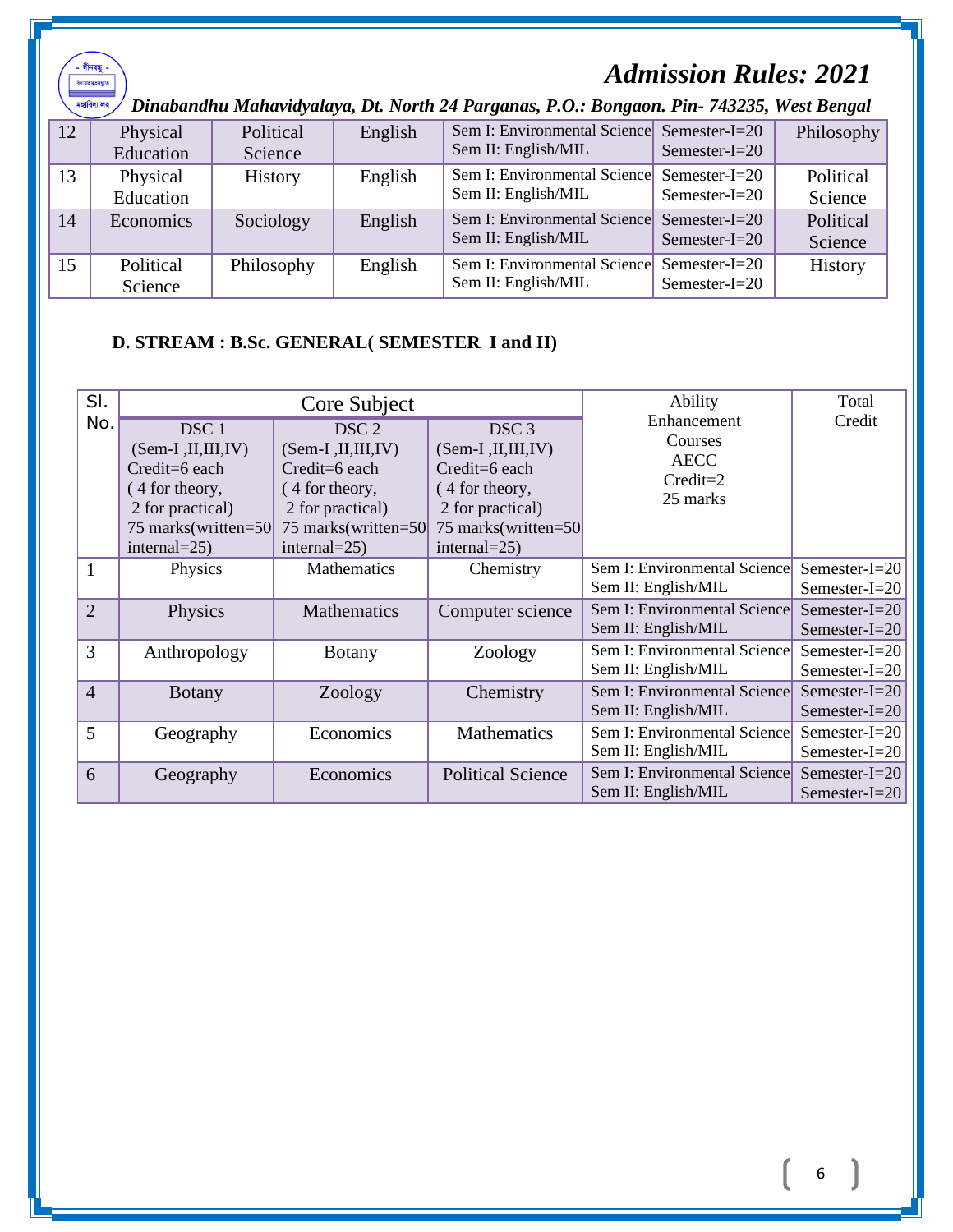

### *Dinabandhu Mahavidyalaya, Dt. North 24 Parganas, P.O.: Bongaon. Pin- 743235, West Bengal*

|                     | E. STREAM: B.Com. HONOURS (Three years / Six- Semesters Course)                                                                                               |                                                                                                                                                                                                                                                                                                                                                                                                                              |                                                                                                                                                                |                                 |  |  |  |
|---------------------|---------------------------------------------------------------------------------------------------------------------------------------------------------------|------------------------------------------------------------------------------------------------------------------------------------------------------------------------------------------------------------------------------------------------------------------------------------------------------------------------------------------------------------------------------------------------------------------------------|----------------------------------------------------------------------------------------------------------------------------------------------------------------|---------------------------------|--|--|--|
|                     | <b>Core Subject</b>                                                                                                                                           | <b>Generic Elective</b>                                                                                                                                                                                                                                                                                                                                                                                                      | <b>Ability Enhancement Courses</b>                                                                                                                             | <b>Total Credit</b>             |  |  |  |
|                     | Sem-I: C1+C2<br>$(Credit=6+6)$<br>For each 6 credit 75 marks<br>(written=50<br>internal=25)                                                                   | GE1,2,3,4<br>Credit=6 each<br>For each 6 credit 75 marks<br>(written=50<br>internal=25)                                                                                                                                                                                                                                                                                                                                      | <b>AECC</b><br>Credit=2<br>25 marks                                                                                                                            |                                 |  |  |  |
| $\top$<br>Semester  | Semester-I<br>C1:FACACOR01T:<br><b>Financial Accounting I</b><br>C2: FACACOR02T:<br>Principles and Practice of<br>Management.                                 | GE1: FACAGECO1T:<br><b>Business Economics</b>                                                                                                                                                                                                                                                                                                                                                                                | Semester I: Environmental Science                                                                                                                              | Semester-I<br>$= 6x3+2=20$      |  |  |  |
| Semester-II         | Semester-II<br>C3:FACACOR03T:<br>Cost and Management and<br>Human Resource Management<br>C4: FACACOR04T:<br>Marketing and Human Resource<br>Management.       | GE2: FACAGECO2T:<br><b>Business Mathematics</b><br>and<br><b>Statistics</b>                                                                                                                                                                                                                                                                                                                                                  | Semester II: English/MIL                                                                                                                                       | Semester-II<br>$= 6x3+2=20$     |  |  |  |
| Semester-III        | Semester-III<br>C5:FACACOR05T:<br><b>Business Regulatory Framework</b><br>C6: FACACOR06T:Direct Taxation<br>C7: FACACOR07T: Financial<br><b>Accounting II</b> | GE3: FACAGECO3T:<br><b>Business Communication</b><br>and<br>E-Commerce                                                                                                                                                                                                                                                                                                                                                       | Skilled Enhancement Courses(SEC)<br>Credit=2, 25 marks<br>Semester-III<br>SEC-1: FACSSECO1M:<br>Information Technology and its<br><b>Business Application.</b> | Semester-II<br>$= 6x4 + 2 = 26$ |  |  |  |
| Semester-IV         | Semester-IV<br>C8:FACACOR08T: Company Law<br>C9: FACACOR09T: Indirect<br>Taxation<br>C10: FACACOR10T:<br>Cost and Management Accountin<br>Ш                   | GE4: FACAGECO4T:<br>Entrepreneurship<br>Development                                                                                                                                                                                                                                                                                                                                                                          | Semester-IV<br>SEC-2: FACSSECO2M: Tax returns<br>and e-filling of Tax returns                                                                                  | Semester-IV<br>$= 6x4 + 2 = 26$ |  |  |  |
| ⊳<br>-1<br>Semester | Semester-V<br>C11:FACACOR11T: Auditing<br>C12: FACACOR12T:<br>Indian Financial System                                                                         | Semester -V: DSE 1: SYOADSE01T: DSE 1A/1B/1C<br>DSE 2: SYOADSE02T: DSE 2A/DSE2B/DSE2C<br>DSE1A: Banking and Insurance; DSE1B: Consumer Behaviour and Sales<br>Management DSE1C: Fundamentals of Computer; DSE2A:Corporate<br>Accounting; DES2B: Product & Pricing Management and marketing<br>Communication, DSE 2C: DBMS and Networking                                                                                     | Semester-V<br>$= 6x4=24$                                                                                                                                       |                                 |  |  |  |
| Semester-VI         | Semester-VI<br>C13FACACOR13T:<br><b>Financial Management</b><br>C14: FACACOR14T:<br>Research Methods and Project<br>Work                                      | Semester-VI: DSE 3: SYOADSE03T: DSE 3A/3B/3C<br>DSE 4: SYOADSE04T: DSE 4A/DSE4B/DSE4C<br>DSE3A: Financial Statement Analysis; DSE3B: Retail Management and<br>Marketing of Services, DSE3C: Internet and WWW and Functional e-<br>Business System, DSE4A: Business Ethics & Corporate Governance:<br>DSE4 Rural marketing and International Marketing DSE4C: Computer<br>Applications and e-Business Applications-Practical. | Semester-V<br>$= 6x4=24$<br>Total Credit f<br>Honours<br>Courses=140                                                                                           |                                 |  |  |  |

7

ſ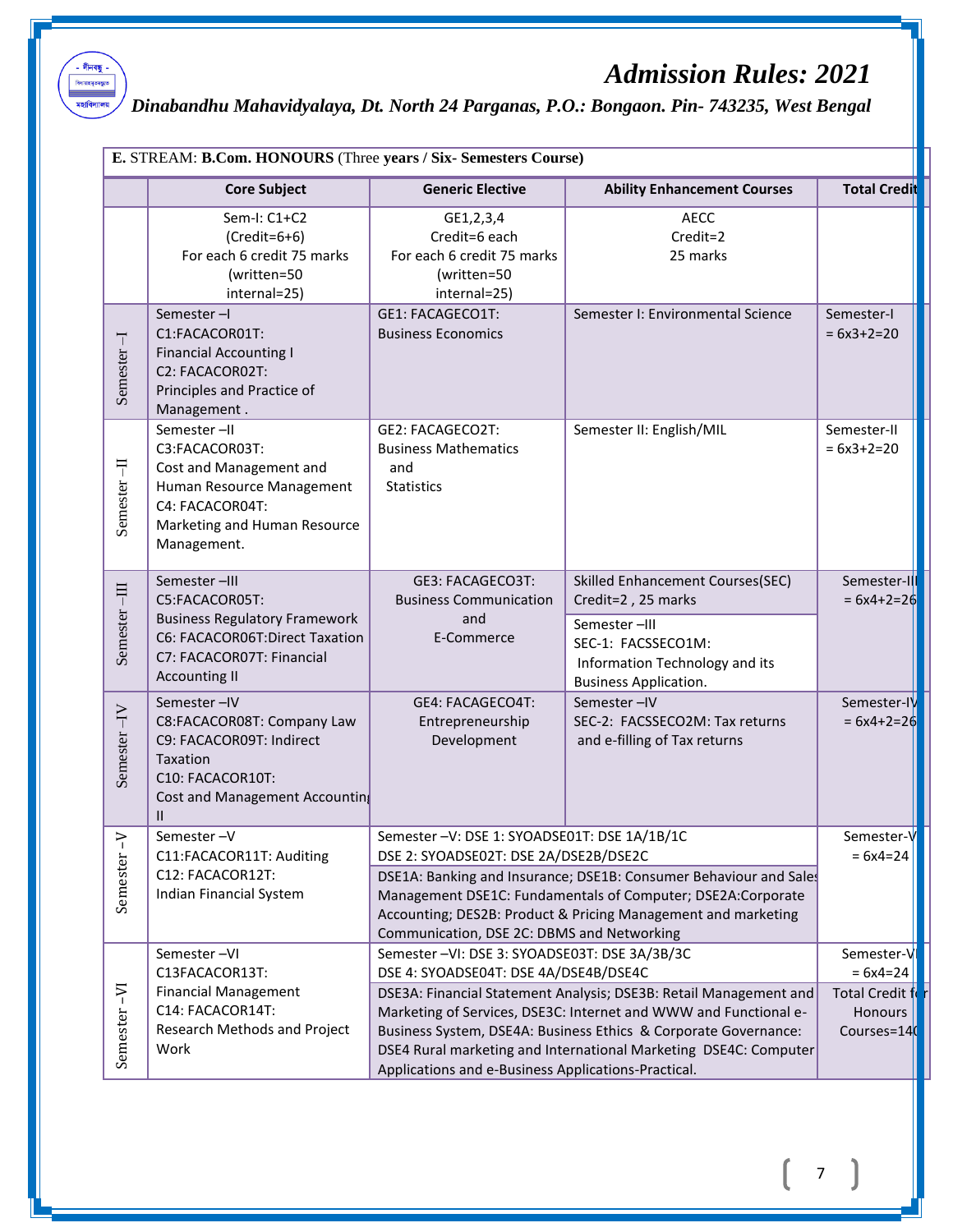## মহাবিদ্যালয়

# *Admission Rules: 2021*

*Dinabandhu Mahavidyalaya, Dt. North 24 Parganas, P.O.: Bongaon. Pin- 743235, West Bengal*

|                                                                                                                                                                                                                                                                                                                                                                                                                                                                                                                                                                                                                                                                  | F. STREAM: B.Com. General (Three years / Six- Semesters Course)                                                                      |                                                            |                                                                             |                                                                                 |                                 |  |  |  |  |
|------------------------------------------------------------------------------------------------------------------------------------------------------------------------------------------------------------------------------------------------------------------------------------------------------------------------------------------------------------------------------------------------------------------------------------------------------------------------------------------------------------------------------------------------------------------------------------------------------------------------------------------------------------------|--------------------------------------------------------------------------------------------------------------------------------------|------------------------------------------------------------|-----------------------------------------------------------------------------|---------------------------------------------------------------------------------|---------------------------------|--|--|--|--|
|                                                                                                                                                                                                                                                                                                                                                                                                                                                                                                                                                                                                                                                                  | Core Subject                                                                                                                         | <b>Generic Elective</b>                                    | <b>Generic Elective</b>                                                     | <b>Ability Enhancement</b><br>Courses                                           | <b>Total Credit</b>             |  |  |  |  |
|                                                                                                                                                                                                                                                                                                                                                                                                                                                                                                                                                                                                                                                                  | Sem-I: C1+C2<br>$(Credit=6+6)$<br>75 marks for each<br>(written=50<br>internal=25)                                                   | GE1<br>Credit=6<br>75 marks<br>(written=50<br>internal=25) | GE <sub>2</sub><br>Credit=6<br>75 marks<br>(written=50<br>internal=25)      | <b>AECC</b><br>Credit=2<br>25 marks                                             |                                 |  |  |  |  |
| Semester-I                                                                                                                                                                                                                                                                                                                                                                                                                                                                                                                                                                                                                                                       | Semester-I<br>C1:FACGCOR01T:<br><b>Financial Accounting I</b><br>C2: FACGCOR02T:<br>Principles and Practice of<br>Management         | ENGLCORO1T:<br>English-1                                   |                                                                             | ENVSAEC01T:<br><b>Environmental Science</b>                                     | Semester-I<br>$= 6x3+2=20$      |  |  |  |  |
| Semester-II                                                                                                                                                                                                                                                                                                                                                                                                                                                                                                                                                                                                                                                      | Semester-II<br>C3:FACGCOR03T:<br>Cost and Management Accounting<br>C4: FACGCOR04T:<br><b>Business Mathematics and</b><br>Statistics. | ENGSAECO2M:<br>English-2                                   |                                                                             | ENGSAEC01M: Language<br>: English Modern Indian<br>Language                     | Semester-II<br>$= 6x3 + 2 = 20$ |  |  |  |  |
| $-III$<br>Semester                                                                                                                                                                                                                                                                                                                                                                                                                                                                                                                                                                                                                                               | Semester-III<br>C5:FACGCOR05T: Business<br><b>Regulatory Framework</b><br>C6: FACGCOR06T:<br><b>Financial Accounting II</b>          | ENGSAECO3M:<br>Modern<br>Indian<br>Language-1              |                                                                             | SEC-1: FACSSECO1M:<br>Information Technology<br>and its Business<br>Application | Semester-II<br>$= 6x3+2=20$     |  |  |  |  |
| Semester-IV                                                                                                                                                                                                                                                                                                                                                                                                                                                                                                                                                                                                                                                      | Semester-IV<br>C10:FACGCOR07T:<br>Direct and Indirect Taxation<br>C11: FACGCOR08T:<br><b>Business Economics</b>                      | ENGLCOR04M:<br>Modern<br>Indian<br>Language-2              |                                                                             | SEC-2: FACSSEC02M:<br>Tax returns and Filling of<br>the Tax Returns             | Semester-IV<br>$= 6x3 + 2 = 20$ |  |  |  |  |
| Semester<br>V                                                                                                                                                                                                                                                                                                                                                                                                                                                                                                                                                                                                                                                    | Semester-V<br>DSE 1 TO DSE 6 from Group-A<br>(Any two DSEs are to be chosen)<br>[For details see the table below]                    |                                                            | GE: FACGGECO1T:<br>Auditing                                                 | SEC-3: FACSSECO3M:<br>Entrepreneurship<br>Development                           | Semester-V<br>$= 6x3 + 2 = 20$  |  |  |  |  |
| Semester-V                                                                                                                                                                                                                                                                                                                                                                                                                                                                                                                                                                                                                                                       | Semester-VI<br>DSE 7 TO DSE 12 from Group-B<br>(Any two DSEs are to be chosen)<br>[For details see the Table below]                  |                                                            | GE: FACGGEC02T:<br>Marketing Management<br>and Human Resource<br>Management | SEC-4: FACSSEC04M:<br><b>Business</b><br>Communication<br>& e-Commerce          | Semester-VI<br>$= 6x3+2=20$     |  |  |  |  |
| Group-A: FACGDSE01T: Banking and Insurance; FACGDSE02T:Corporate Accounting FACGDSE03T:<br>Consumer Behaviour and Sales Management, FACGDSE04T: Product & Pricing Management and marketin<br>Communication, FACGDSE05T: Fundamentals of Computer; FACGDSE06T: DBMS and Networking<br>Group-B: FACGDSE07T : Financial Statement Analysis; FACGDSE08T: Business Ethics & Corporate<br>Governance, FACGDSE09T: Retail Management and Marketing of Services, FACGDSE10T: Rural marketing<br>and International Marketing, FACGDSE11T : Internet and WWW and Functional e-Business System,<br>FACGDSE12T: Computer Applications and e-Business Applications-Practical. |                                                                                                                                      |                                                            |                                                                             |                                                                                 |                                 |  |  |  |  |
|                                                                                                                                                                                                                                                                                                                                                                                                                                                                                                                                                                                                                                                                  |                                                                                                                                      |                                                            |                                                                             |                                                                                 |                                 |  |  |  |  |

8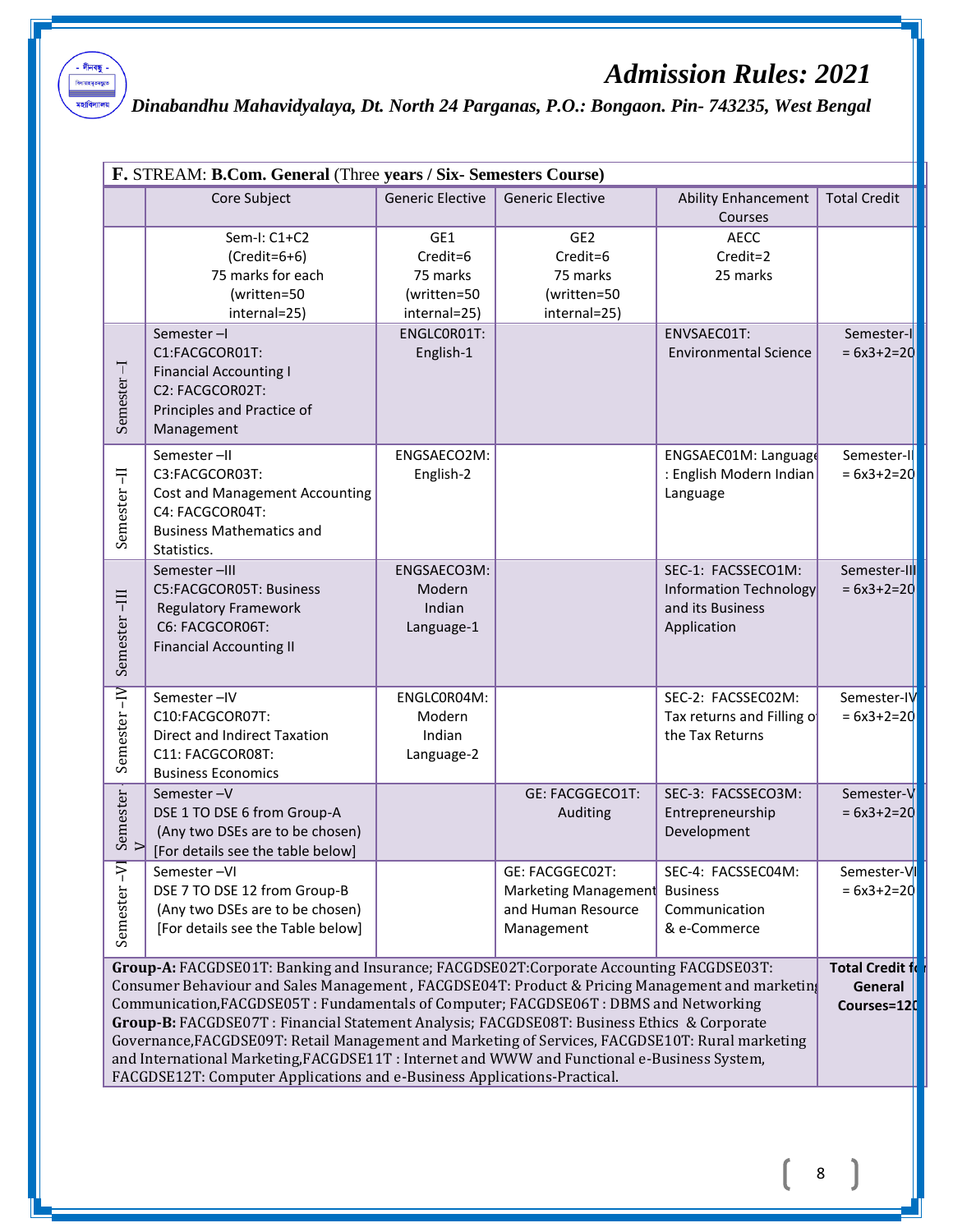

*Dinabandhu Mahavidyalaya, Dt. North 24 Parganas, P.O.: Bongaon. Pin- 743235, West Bengal*

**4**.Number of seats of available in different *Honours* subjects category –wise for Semester-I admission under CBCS:

| Sl.            | Subject                                                                    | General | <b>SC</b>      | <b>ST</b>      | OBC-           | OBC-           | PH(3% from                  | Total |
|----------------|----------------------------------------------------------------------------|---------|----------------|----------------|----------------|----------------|-----------------------------|-------|
| No.            |                                                                            |         |                |                | $\mathbf{A}$   | $\bf{B}$       | each category)              |       |
|                |                                                                            | 55%     | 22%            | 6%             | 10%            | 7%             |                             |       |
| $\mathbf{1}$   | Anthropology                                                               | 21      | 9              | $\overline{2}$ | $\overline{4}$ | $\overline{3}$ | $GEN=1$                     | 40    |
| $\overline{2}$ | Bengali                                                                    | 135     | 53             | 15             | 24             | 18             | GEN= $4,SC=2$ ,<br>$OBCA=1$ | 252   |
| $\overline{3}$ | <b>Botany</b>                                                              | 21      | 9              | $\overline{2}$ | $\overline{4}$ | $\overline{3}$ | $GEN=1$                     | 40    |
| $\overline{4}$ | Chemistry                                                                  | 22      | 9              | $\overline{2}$ | $\overline{4}$ | $\overline{3}$ | $GEN=1$                     | 41    |
| 5              | Commerce                                                                   | 27      | 11             | $\overline{3}$ | 5              | $\overline{4}$ | $GEN=1$                     | 51    |
| 6              | <b>Computer Science</b>                                                    | 9       | $\overline{4}$ | $\mathbf{1}$   | $\overline{2}$ | $\mathbf{1}$   | <b>NO SEATS</b>             | 17    |
| $\overline{7}$ | Economics                                                                  | 16      | $\overline{7}$ | $\overline{2}$ | 3              | $\overline{2}$ | $GEN=1$                     | 31    |
| 8              | Education                                                                  | 23      | 9              | $\overline{3}$ | $\overline{4}$ | $\overline{3}$ | $GEN=1$                     | 43    |
| 9              | English                                                                    | 78      | 31             | 9              | 15             | 10             | $GEN=2, SC=1$               | 146   |
| 10             | Geography                                                                  | 23      | 9              | $\overline{3}$ | $\overline{4}$ | $\overline{3}$ | $GEN=1$                     | 43    |
| 11             | History                                                                    | 29      | 12             | $\overline{3}$ | 5              | $\overline{4}$ | $GEN=1$                     | 54    |
| 12             | Mathematics                                                                | 44      | 17             | 5 <sup>5</sup> | 8              | 6              | $GEN=1, SC=1$               | 82    |
| 13             | Philosophy                                                                 | 51      | 20             | 6              | 10             | $\overline{7}$ | $GEN=2.SC=1$                | 97    |
| 14             | Physics                                                                    | 21      | 9              | $\overline{2}$ | $\overline{4}$ | $\overline{3}$ | $GEN=1$                     | 40    |
| 15             | <b>Political Science</b>                                                   | 30      | 12             | $\overline{3}$ | 6              | $\overline{4}$ | $GEN=1$                     | 56    |
| 16             | Sanskrit                                                                   | 135     | 53             | 15             | 24             | 18             | GEN=4, SC=2, OBC<br>$A=1$   | 252   |
| 17             | Zoology                                                                    | 21      | 9              | $\overline{2}$ | $\overline{4}$ | $\overline{3}$ | $GEN=1$                     | 40    |
|                | $TOTAL =$                                                                  | 706     | 283            | 78             | 130            | 95             | 33                          | 1325  |
|                | ** including PH (Physically handicapped) Candidates 3% from each category. |         |                |                |                |                |                             |       |

### A. Honours Courses: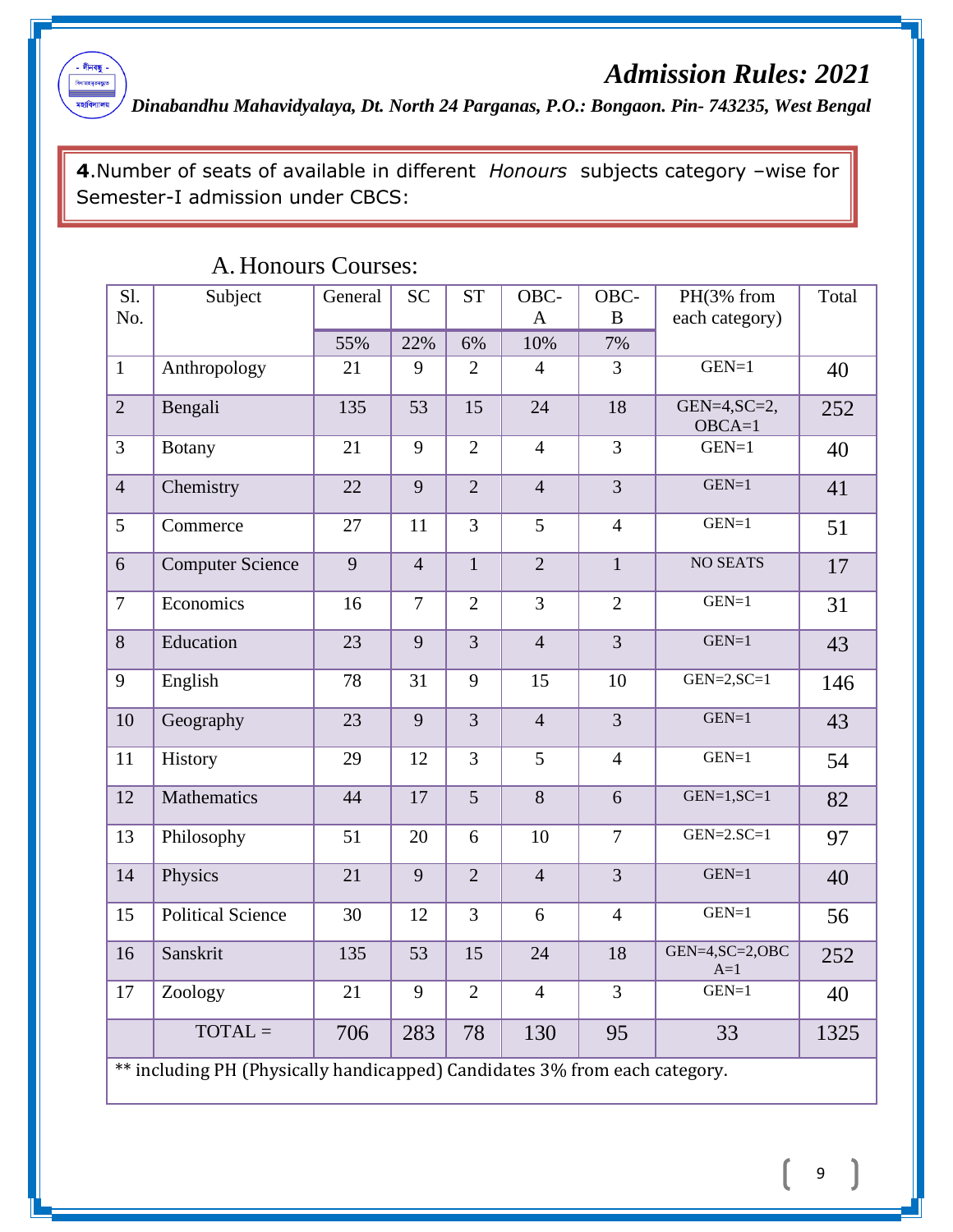*Dinabandhu Mahavidyalaya, Dt. North 24 Parganas, P.O.: Bongaon. Pin- 743235, West Bengal*

.<br>- पीनवक्रू ।<br>বিদ্যাহমূতমন্ত্ৰুতে <u><br>মহাবিদ্যালয়</u>

| <b>B.</b> General Courses |                                            |         |           |           |           |           |                                                                    |       |
|---------------------------|--------------------------------------------|---------|-----------|-----------|-----------|-----------|--------------------------------------------------------------------|-------|
| Sl.<br>No.                | Subject                                    | General | <b>SC</b> | <b>ST</b> | OBC-<br>A | OBC-<br>B | PH(3% from each)<br>category)                                      | Total |
|                           |                                            | 55%     | 22%       | 6%        | 10%       | 7%        |                                                                    |       |
| $\mathbf{1}$              | B.A.(General)                              | 1202    | 480       | 131       | 218       | 153       | $GEN = 37, SC = 15,$<br>$ST=4, OBC-A=7$ ,<br>$OBC-B=5$<br>Total=68 | 2252  |
| 2                         | <b>Physical Education</b><br>B.A.(General) | 53      | 21        | 6         | 10        | 7         | $GEN=2, SC=1$                                                      | 100   |
| 3                         | B.Sc.(Pure)<br>(General)                   | 140     | 55        | 16        | 25        | 17        | $GEN=4, SC=2,$<br>$OBCA=1$ ,<br>$OBCB=1$ ,<br>$Total = 8$          | 261   |
| $\overline{4}$            | B.Sc.(Bio)<br>(General)                    | 70      | 28        | 8         | 13        | 9         | $GEN.=2, SC=1,$<br>Total= $3$                                      | 131   |
| 5                         | B.Com.<br>(General)                        | 70      | 28        | 8         | 13        | 9         | $GEN.=2, SC=1,$<br>Total= $3$                                      | 131   |
|                           | Total=                                     | 1535    | 612       | 169       | 279       | 195       | 85                                                                 | 2875  |

\*\* including PH (Physically handicapped) Candidates 3% from each category.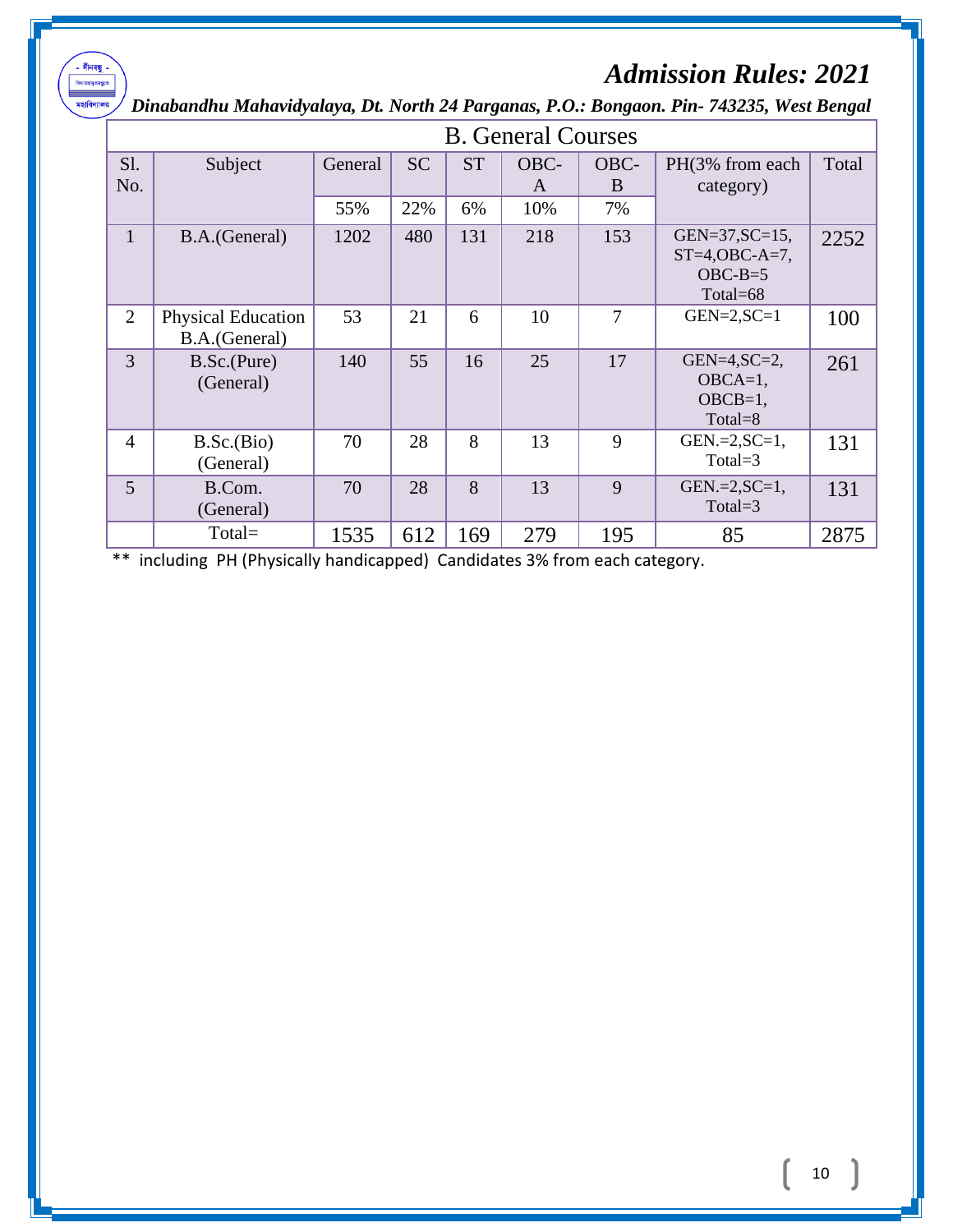*Dinabandhu Mahavidyalaya, Dt. North 24 Parganas, P.O.: Bongaon. Pin- 743235, West Bengal*

### **5. ADMISSION INFORMATION**

A. Online filling up of forms for admission to Honours and General courses (CBCS) at the undergraduate level will open (**www.onlinedinabandhumahavidyalaya.org**) after notification of West Bengal State University, Barasat.

B. The B.A. / B.Sc. / B.Com. degree (Honours / General) is meant for those who have passed the Higher Secondary Examination conducted by the West Bengal Council of Higher Secondary Education in 10+2 pattern or an examination recognized as equivalent by the West Bengal State University, Barasat, provided s/he has passed at least in five subjects with English as a compulsory subject.

C. Students who have passed 10+2 in 2018/2019/2020/2021 are also eligible to apply.

#### **D. Eligibility Criteria:**

The eligibility criteria, as furnished by the West Bengal State University for admission to Semester-I regular Honours courses, are as follows:

a) For General category students:

i) A minimum of 50% marks in the aggregate and 45% marks in the subject or related subject at the previous qualifying examination.

#### **OR**

ii) 55% marks in the subject or related subject at the previous qualifying examination.

**OR**

iii) 50% marks in the aggregate when the candidate has not studied the subject in his/her previous qualifying examination provided all the other clauses are satisfied.

b) For SC or ST category students:

i) A minimum of 40 % marks in the aggregate and 40 % marks in the subject or related subjects at the previous qualifying examination.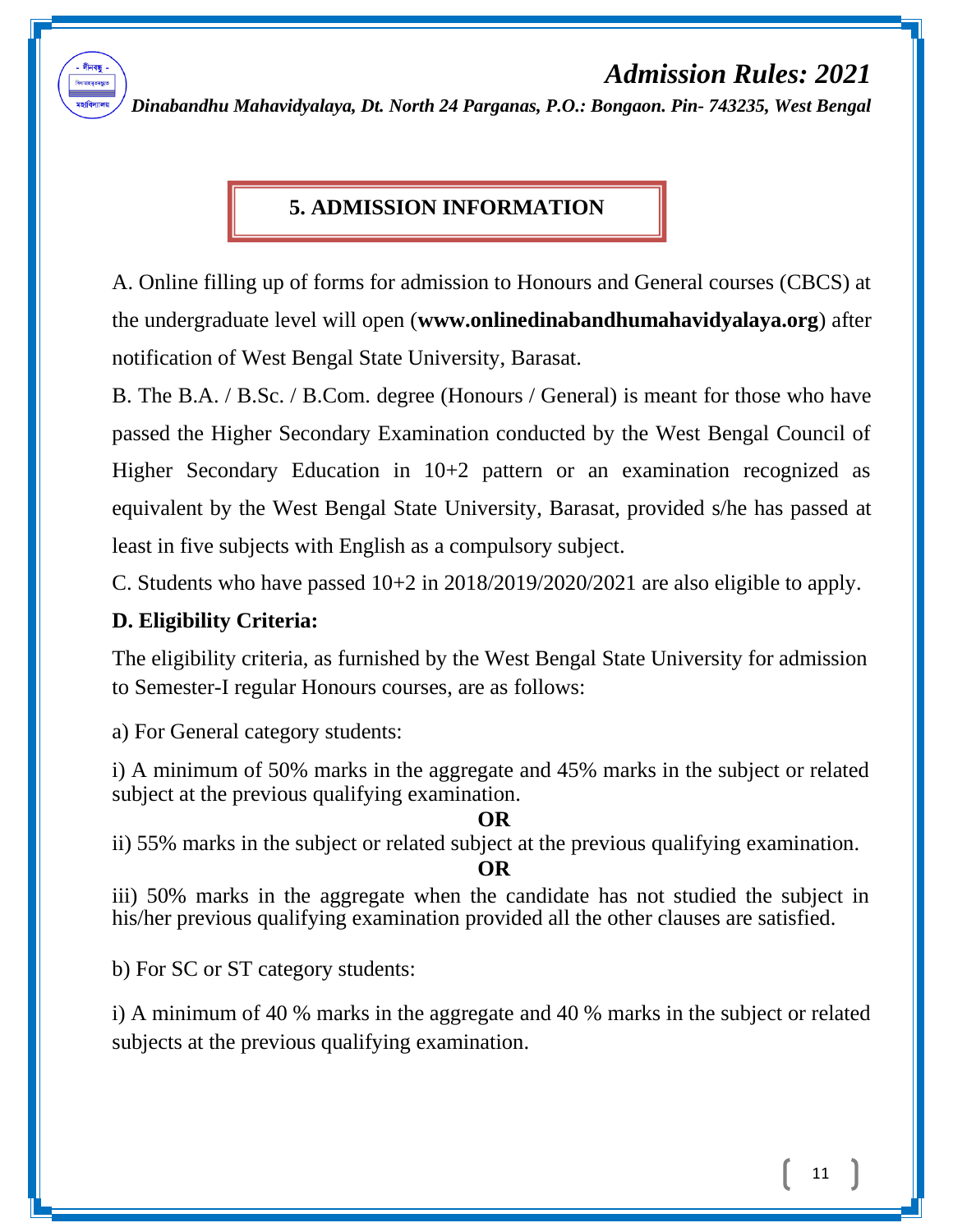*Dinabandhu Mahavidyalaya, Dt. North 24 Parganas, P.O.: Bongaon. Pin- 743235, West Bengal* c) For Honours course merit marks calculation formula:

Merit Marks = Marks of best four subjects  $+$  Honours subject mark

d) Four of the best marks scored by the candidate concerned in the HS level shall be considered. Marks scored in *Environmental Study* shall NOT be included in calculation.

e) Merit points for a subject which the student has opted for but has not qualified in the HS Examination shall be calculated as "0".

f) For general course merit marks calculation formula:

Merit marks  $=$  total marks of best five subjects.

মতাবিদ্যা

(Best five scores shall be considered among the subjects at HS level except for *Environmental Study*.)

g) Students of boards other than West Bengal Council of Higher Secondary Education are eligible to apply only on production of Migration Certificate issued by appropriate authority.

### 6. **Form Fill –Up Procedure**

Before filling up the admission form, the applicant must note that:

a) S/he cannot opt for more than three Honours subjects in one single application form.

b) S/he must fill up all relevant spaces in the form and provide all necessary information. Incomplete forms shall be cancelled.

c) S/he must carefully read all the guidelines.

d) S/he must upload the following documents (within the size specified)

i)latest passport-size photograph, ii) signature, iii) Madhyamik admit card, iv) HS mark-sheet, v) School leaving certificate, vi) Caste certificate (if any) online before filling in the form, so that the all the documents can be uploaded onto the form.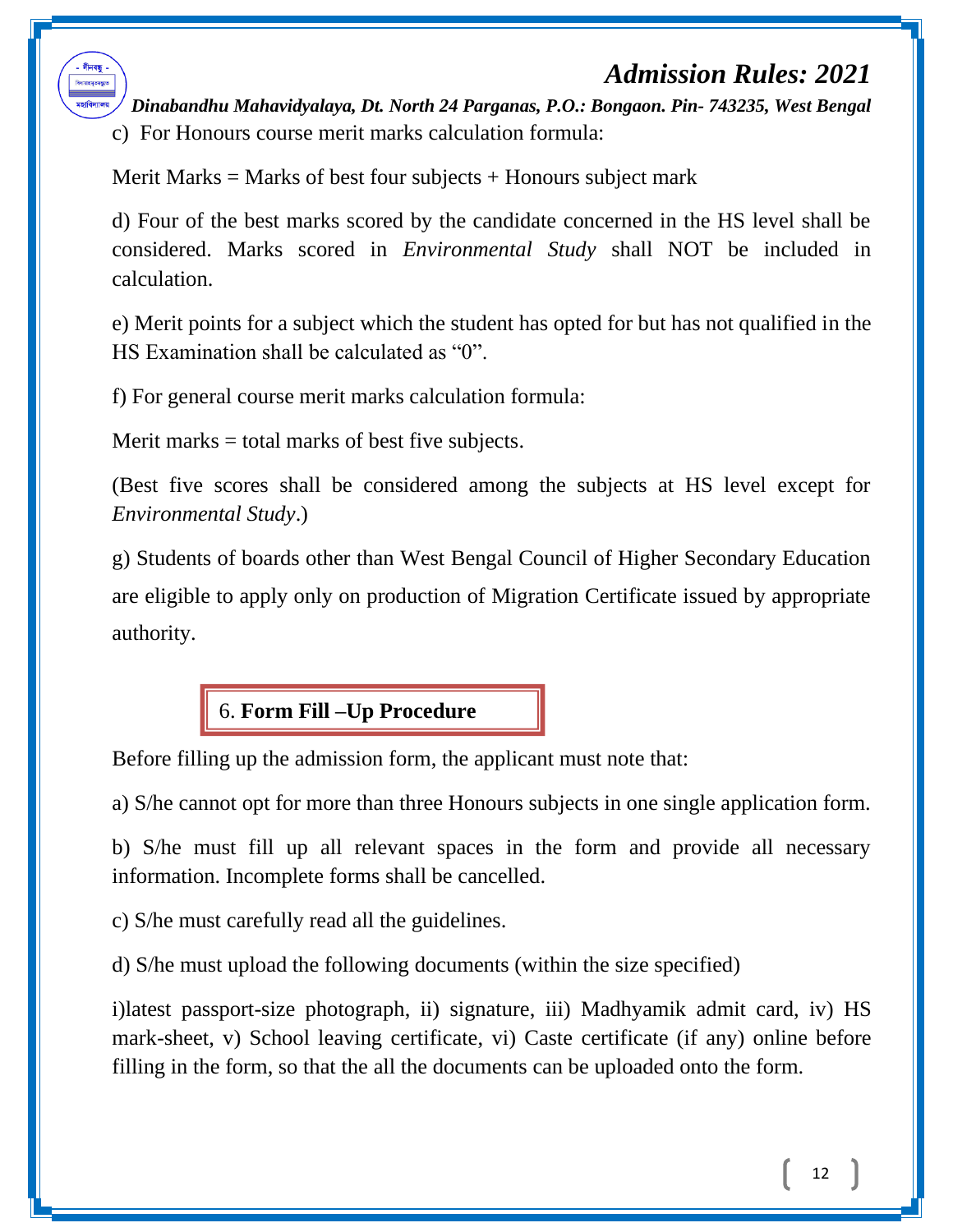

*Dinabandhu Mahavidyalaya, Dt. North 24 Parganas, P.O.: Bongaon. Pin- 743235, West Bengal*

- e) On being selected, the candidate shall have to submit a copy of the printed form with his/her signature on it at the admission counter of Dinabandhu Mahavidyalaya at the time of verification (when the classes are being regularly held).
- f) Merit lists of Honours subjects and General (only in Physical Education) will be available at the websites [www.dinabandhumahavidyalaya.ac.in,](http://www.dinabandhumahavidyalaya.ac.in/) [www.dinabandhumahavidyalaya.org](http://www.dinabandhumahavidyalaya.org/) and shall also be on display on the college notice board.
- g) All the admissions in Honours courses and Physical Education of General course shall be done through e-counselling. Dates of e-counselling shall be notified on the college website and by text SMS from time to time.

h) The admission is purely provisional and shall be liable to cancellation in case any error/ discrepancy is noticed, or any essential detail is not mentioned.

i)The form fill-up and admission schedule are subject to last-minute change or postponement without prior notice. Hence, candidates are advised to check the college website at regular intervals for latest updates.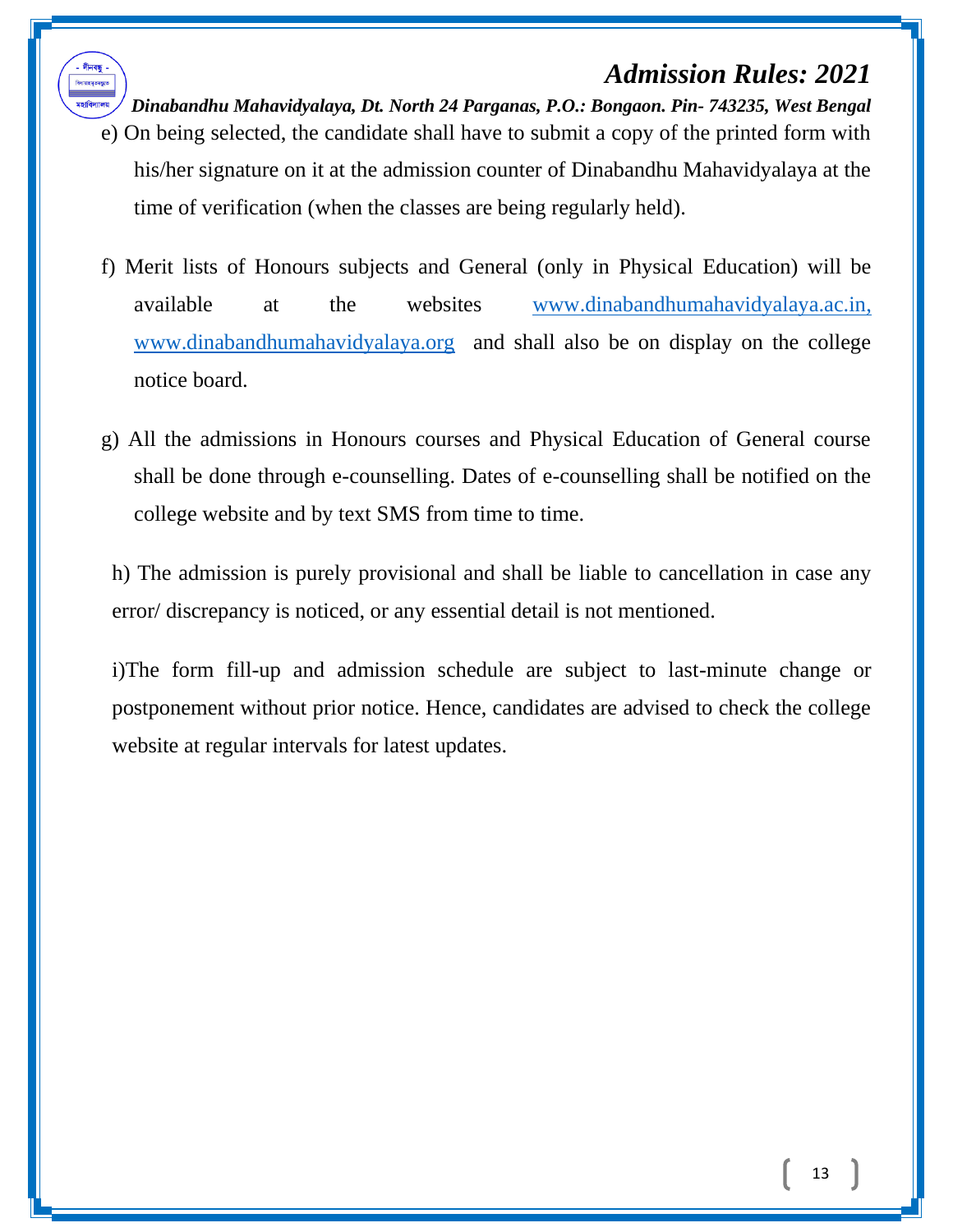*Dinabandhu Mahavidyalaya, Dt. North 24 Parganas, P.O.: Bongaon. Pin- 743235, West Bengal*

7.**Payment Procedure**

a) Once the admission form is filled up and submitted online, a bank payment option will appear on the screen offering the following options of payments: **Net Banking / Credit or Debit Card.**

b) A Payment Challan will be generated automatically after payment is done via Net Banking / Credit or Debit Card and a username and password and list of subject combinations shall be generated at the time of submitting the filled-up admission form online.

c). Details of payments to be made:

মতাবিদ্যা

- i) For **Honours** subjects (a maximum of **3** subjects may be chosen in 1 application form): Application Fee: Nil
- ii) For **General** subjects\* (only **one** combination may be chosen in 1 application form): Application Fee: Nil.

**Admission Fee:** The admission fee in General course shall appear along with the details of the above-mentioned payments in the same Challan, as per the following list.

A. General Courses\*(application and admission fees):

| Sl. No. | <b>Stream</b>                     | <b>Admission Fee Semester -I</b> |
|---------|-----------------------------------|----------------------------------|
|         | B.A. General                      | 1195+Bank Charge                 |
| 2.      | B.Com. General                    | 1260+Bank Charge                 |
| 3.      | B.Sc. General                     | 1425+Bank Charge                 |
| 4.      | B.A. Gen. with Physical Education | 1295+Bank Charge                 |

#### B. Honours (Admission fees)

| <b>Sl. No.</b> | <b>Stream</b>                     | <b>Admission Fee Semester -I</b> |
|----------------|-----------------------------------|----------------------------------|
|                | $\vert$ B.A. Honours              | $\vert$ 1360+Bank Charge         |
|                | <b>B.Sc.</b> Honours in Geography | 3415+Bank Charge                 |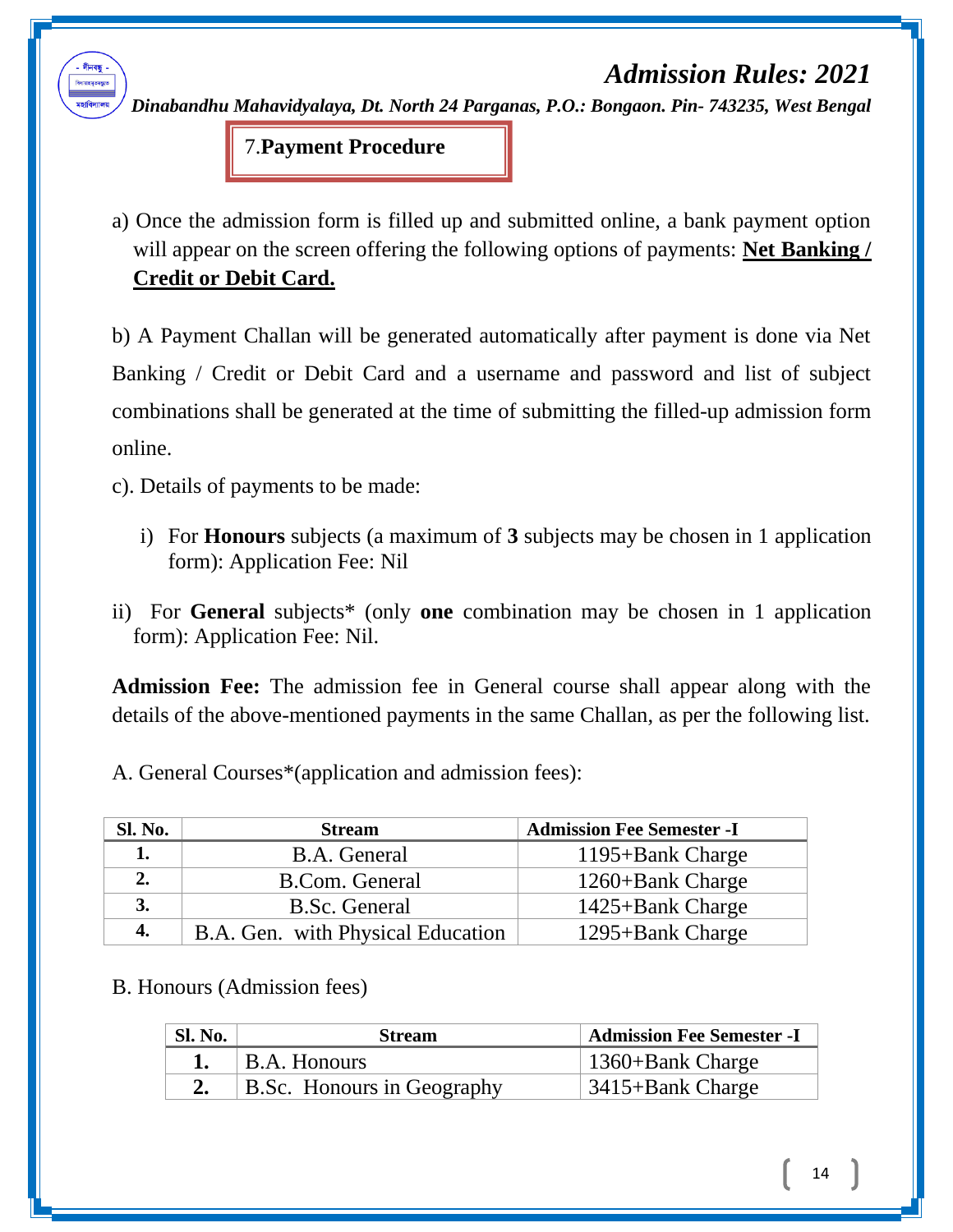

*Dinabandhu Mahavidyalaya, Dt. North 24 Parganas, P.O.: Bongaon. Pin- 743235, West Bengal*

| B.Sc. Honours in Computer Science   4165+Bank Charge |                      |
|------------------------------------------------------|----------------------|
| 4. $\vert$ B.Sc. Honours                             | 1595+Bank Charge     |
| B.Com. Honours                                       | $1425 + Bank Charge$ |

8. A provisional merit List of applicants eligible for e-counselling shall be available at the college websites www.dinabandhumahavidyalaya.ac.in, and [www.dinabandhumahavidyalaya.org,](http://www.dinabandhumahavidyalaya.org/) 3 days after the expiration of the stipulated last date of submission of fees. In case an applicant finds his/her name missing in the provisional list, s/he must contact the college by the helpline number.

9. All the admissions in Honours courses and Physical Education of General course shall be done through e-counselling. Dates of e-counselling shall be notified in the college website and by text SMS from time to time.

10. If a candidate fails to submit the admission fee within the stipulated time mentioned in the e-counselling part, shall have his/her name replaced by names of eligible candidates from the subsequent list.

11.For students of General Courses, direct admission shall be done. The candidate shall have to submit the admission fees immediately at the time of filling up the forms.

12.The candidate will be able to download the fee slip seven days prior to the commencing of classes from the link available in the college website.

13.At the time of the verification of his/her fee slip (which will be done at the time of the commencement of the classes), the candidate shall have to submit all the following documents and get the same authenticated. S/he shall have to produce all necessary documents in originalfailing whichtheir claim for admission shall be considered void.